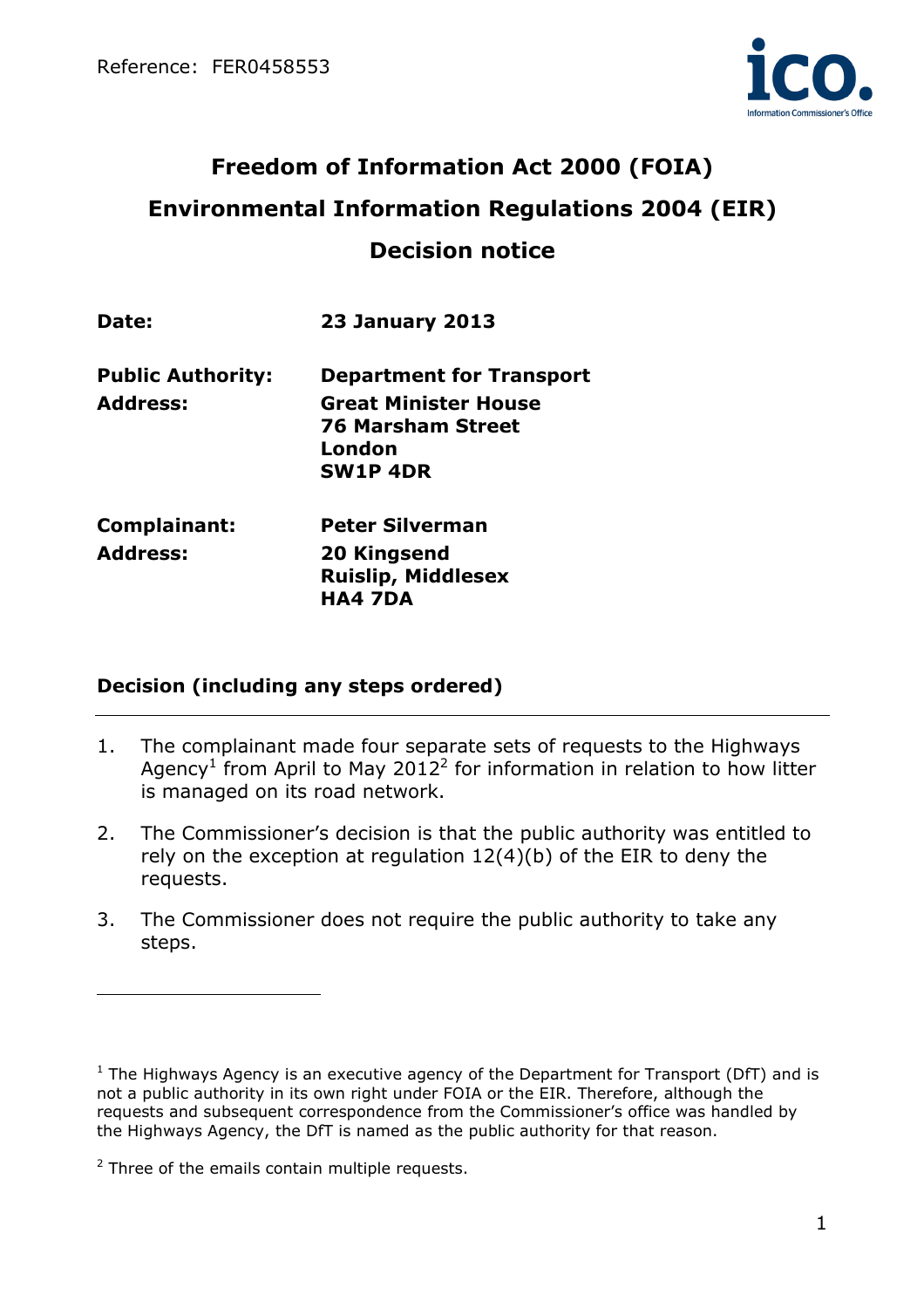

## Request and response

- 4. Between 25 April 2012 and 16 May 2012, the complainant made four separate sets of requests to the public authority. The requests are reproduced in Annex A.
- 5. The public authority provided a single response to the requests on 24 May 2012. All of the requests were refused on the basis that they were manifestly unreasonable within the meaning of regulation 12(4)(b) of the EIR.
- 6. Following an internal review the public authority wrote to the complainant on 23 July 2012. It upheld the decision to refuse to comply with the requests on the basis of regulation 12(4)(b).

## Scope of the case

- 7. On 29 July 2012, the complainant contacted the Commissioner to complain about the way his requests for information had been handled. The salient points from the grounds for his complaint are as follows:
- 8. The requests cannot be considered grossly oppressive in terms of time and resources needed to comply with them. The time estimate given by the public authority is excessive because the requests were not for a large number of documents. Given that they were for copies of documents, it would also not require the public authority to extract data, analyse and tabulate results.
- 9. There is no long history of similar requests showing no serious purpose. The requests are not motivated by a desire to cause a nuisance. They are not vexatious and do not relate to a non-existent litter problem. They infact relate to the public authority's obligations and there is evidence to show that his campaign to clean the Highway's Agency's road network had resulted in positive outcomes. The complainant highlighted the support his campaign had received from the public including his MP. He submitted there was clear evidence that since the campaign began, the level of cleaning on the Highways Agency's road network had increased.
- 10. The substantive scope of the Commissioner's investigation therefore was to determine whether the public authority was entitled to refuse to comply with the four separate sets of requests in Annex A on the basis of the exception at regulation 12(4)(b).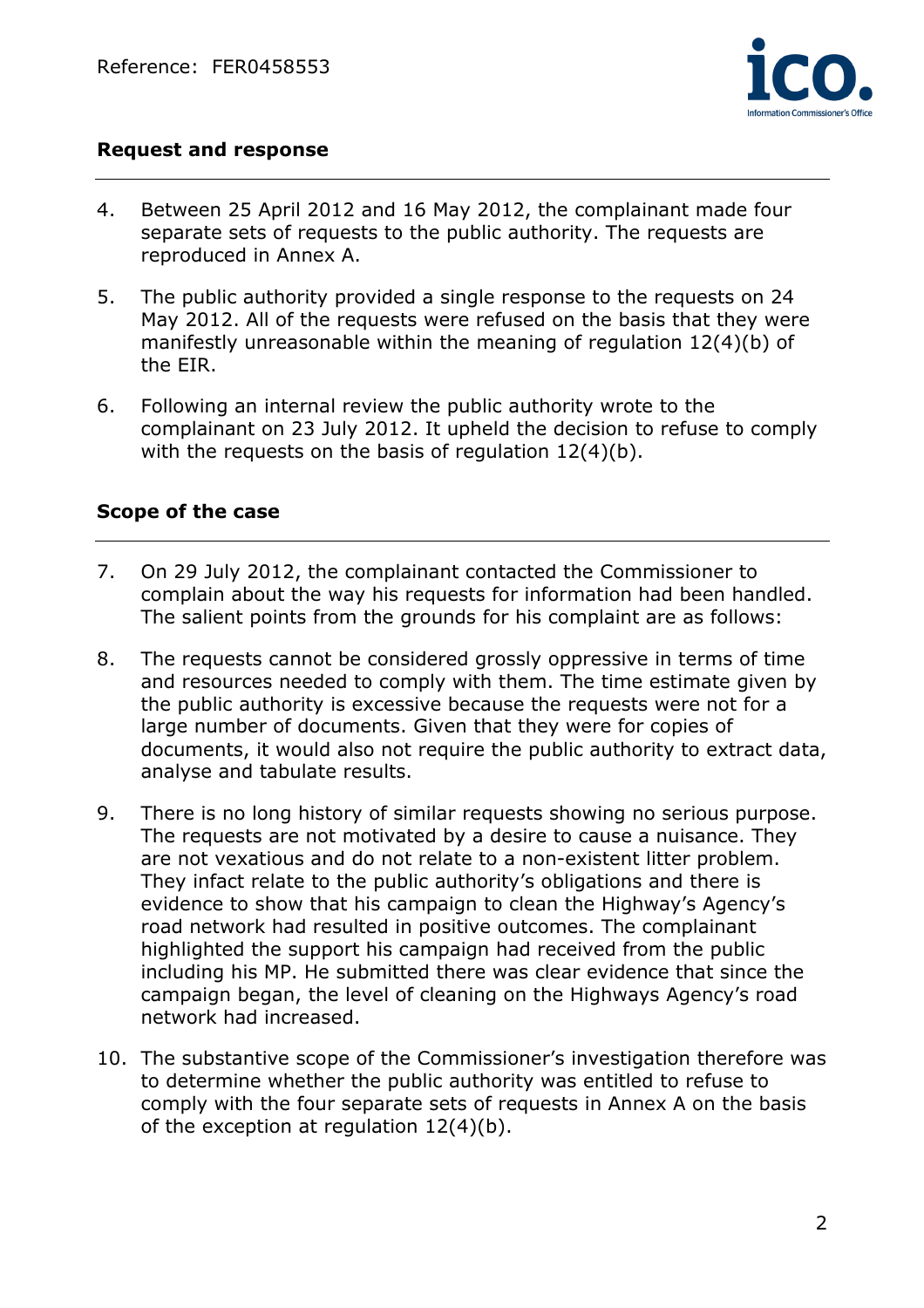

11. However, before considering the application of the exception, the Commissioner first considered whether the requests were handled under the correct information access regime (i.e. FOIA or EIR). The public authority made submissions in support of the decision to consider the requests under the EIR. The Commissioner is satisfied for the reasons given below that the EIR is the correct access regime for the information requested in Annex A.

## Reasons for decision

Is the information requested 'environmental information'?

12. 'Environmental Information' is defined at regulation 2(1) of the EIR as any information in written, visual, aural, electronic or any other material form on-

(a) the state of the elements of the environment, such as air and atmosphere, water, soil, land, landscape and natural sites including wetlands, coastal and marine areas, biological diversity and its components, including genetically modified organisms, and the interaction among these elements;

- (b) factors, such as substances, energy, noise, radiation or waste, including radioactive waste, emissions, discharges and other releases into the environment, affecting or likely to affect the elements of the environment referred to in (a);
- (c) measures (including administrative measures), such as policies, legislation, plans, programmes, environmental agreements, and activities affecting or likely to affect the elements and factors referred to in (a) and (b) as well as measures or activities designed to protect those elements;
- (d) reports on the implementation of environmental legislation;
- (e) cost-benefit and other economic analyses and assumptions used within the framework of the measures and activities referred to in (c); and
- (f) the state of human health and safety, including the contamination of the food chain, where relevant, conditions of human life, cultural sites and built structures inasmuch as they are or may be affected by the state of elements of the environment referred to in (b) and (c)……'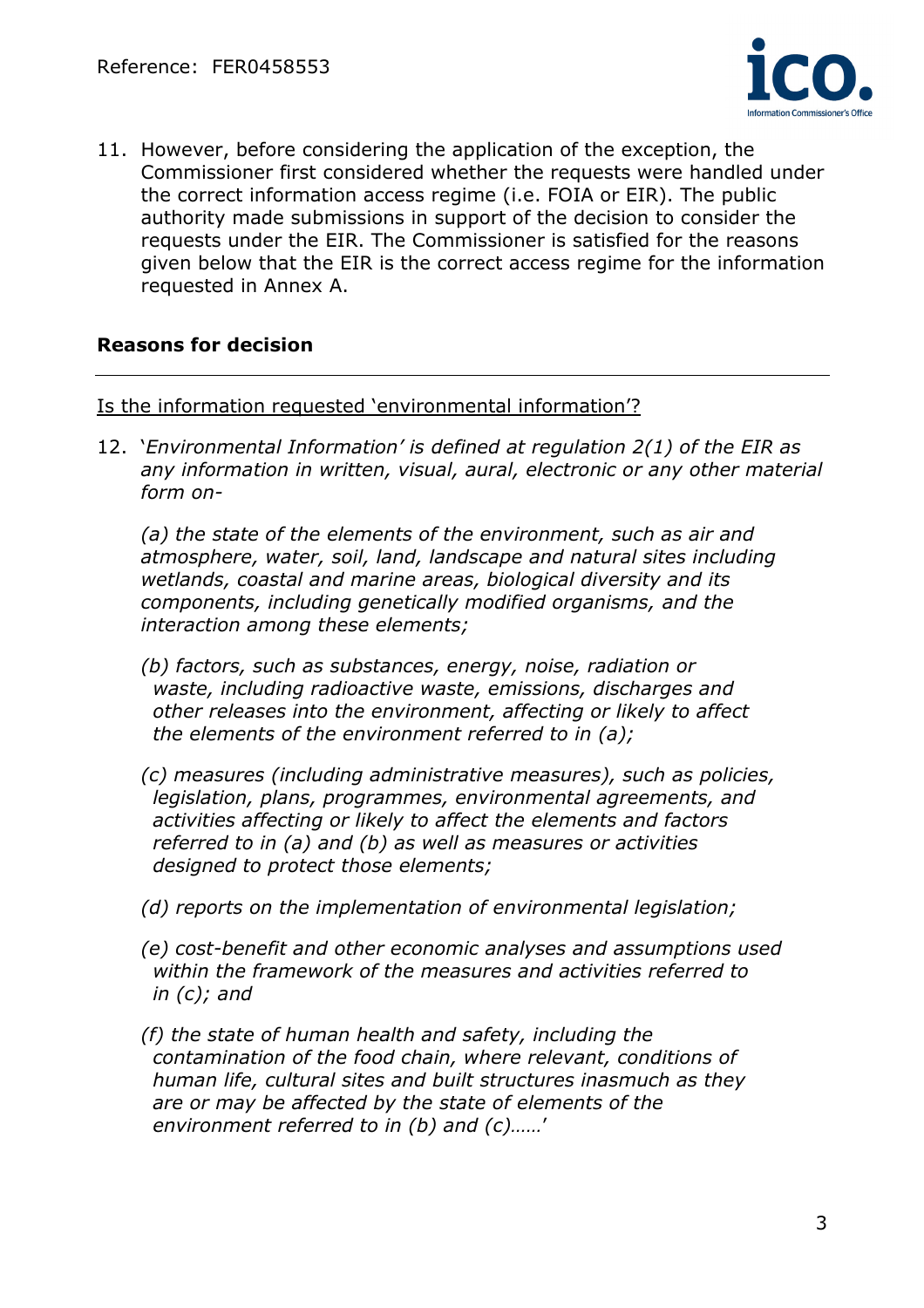

- 13. In the Commissioner's view, the phrase 'any information………..on' should be interpreted widely in line with the purpose expressed in the first recital of the Council Directive 2003/4/EC, which the EIR enact. The Commissioner considers a broad interpretation of this phrase will usually include information concerning, about, or relating to the measure, activity, factor etc in question. In other words, information that would inform the public about the matter under consideration and would therefore facilitate effective participation by the public in environmental decision making is likely to be environmental information.
- 14. The Commissioner accepts that information requested is on measures, primarily administrative measures but also policies, affecting or likely to affect the amount of waste (in this case, litter) on land (i.e. Highways Agency's road network). He is therefore satisfied that the information relates to measures affecting or likely to affect the state of the elements and factors within the contemplation of regulation 2(1)(c).

## Regulation 12(4)(b)

 $\overline{a}$ 

- 15. By virtue of regulation 12(4)(b), a public authority may refuse to disclose information to the extent that the request for information is 'manifestly unreasonable' and in all the circumstances of the case, the public interest in maintaining the exception at regulation 12(4)(b) outweighs the public interest in complying with the request.<sup>3</sup>
- 16. According to the public authority, the requests are manifestly unreasonable because they are part of numerous requests from the complainant on the subject of litter which have resulted in a significant diversion of resources from its core duties. It also argued that the volume and frequency of the requests could be fairly characterised as obsessive. In view of the previous history of requests from the complainant on the subject matter, it also claimed that responding to the latest requests would have likely led to further requests from the complainant on the same subject.
- 17. The public authority provided the Commissioner with records from its Correspondence Recording System showing all of the previous requests for information by the complainant. It confirmed that all the requests, with the exception of one (to the Department of Transport) were about litter on the road network. The records show that from January to June 2011, the complainant made at least 20 sets of requests for information to the Highways Agency on the subject of litter on the Highways

<sup>&</sup>lt;sup>3</sup> The public interest test requirement is specifically mentioned in regulation  $12(1)(b)$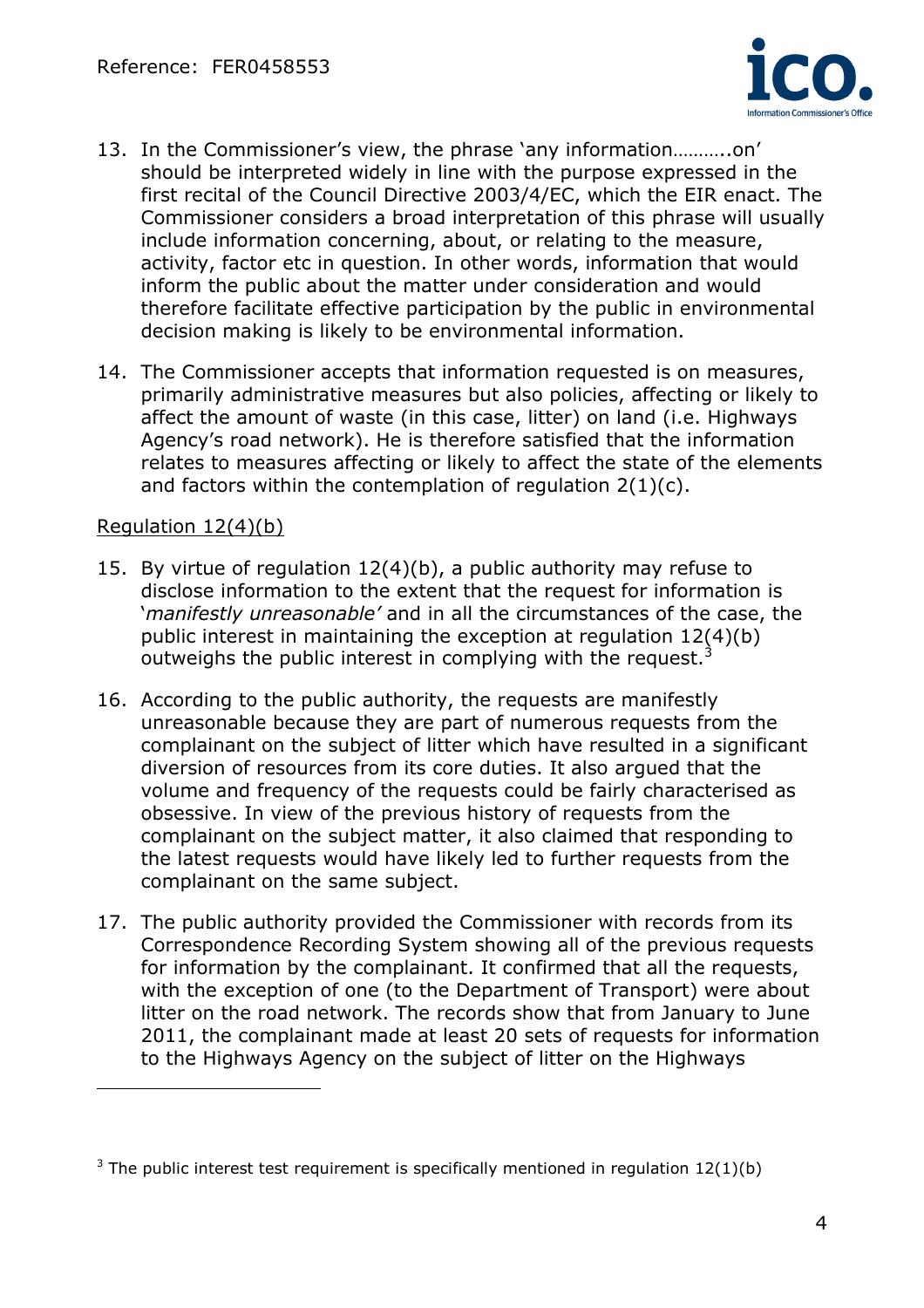$\overline{a}$ 



Agency's road network. In June, August and September 2011, he made three sets of requests to the Department of Transport, two of which were on the subject of litter on the Highways Agency's road network. Between February and March 2012, he made three further sets of requests to the Highways Agency on the same subject matter. A significant number of the requests were made two to three weeks apart from each other. The records also indicate that the public authority responded to all of the requests.

- 18. The Commissioner is of the view that regulation 12(4)(b) provides an exception to the duty to comply with a request for environmental information in two circumstances: 1) where it would likely incur unreasonable costs for the public authority or an unreasonable diversion of resources and 2) where it can reasonably be categorised as vexatious.<sup>4</sup>
- 19. The public authority estimated (and it provided a breakdown in support) that it would take a total of 72 hours just to provide the information required for three requests randomly selected from the requests of 30 April 2012 and 3 May 2012. As mentioned, these emails contain multiple requests. It explained that the maintenance and operation of the strategic road network in England is managed by the Highways Agency's Network Delivery & Development Directorate which includes seven regional divisions. It would take a total of 10 hours to collate information from one regional division alone for the three randomly selected requests and an additional two hours for the central coordination of the regional responses bringing it to a total of 72 hours (10  $\times$  7+2). It submitted that this would place a significant burden on its resources and would also constitute a significant diversion of resources from its core duties.
- 20. In the Commissioner's view, the 72 hours estimate seems slightly excessive given the nature of the requests in question. They were for copies of documents which should have been readily available within a structured records management system and he is not fully persuaded from the breakdown provided that it would take a total of 10 hours for a regional division to comply. It is also unclear whether the remaining requests would actually require input from all of the seven regional divisions. Nevertheless, he is mindful of the number and the frequency of the previous requests made by the complainant to the public authority regarding litter on its road network. Against that backdrop, the

 $4$  However, that is not to say that the exception is limited to these two circumstances only. There may well be other situations where regulation 12(4)(b) can apply.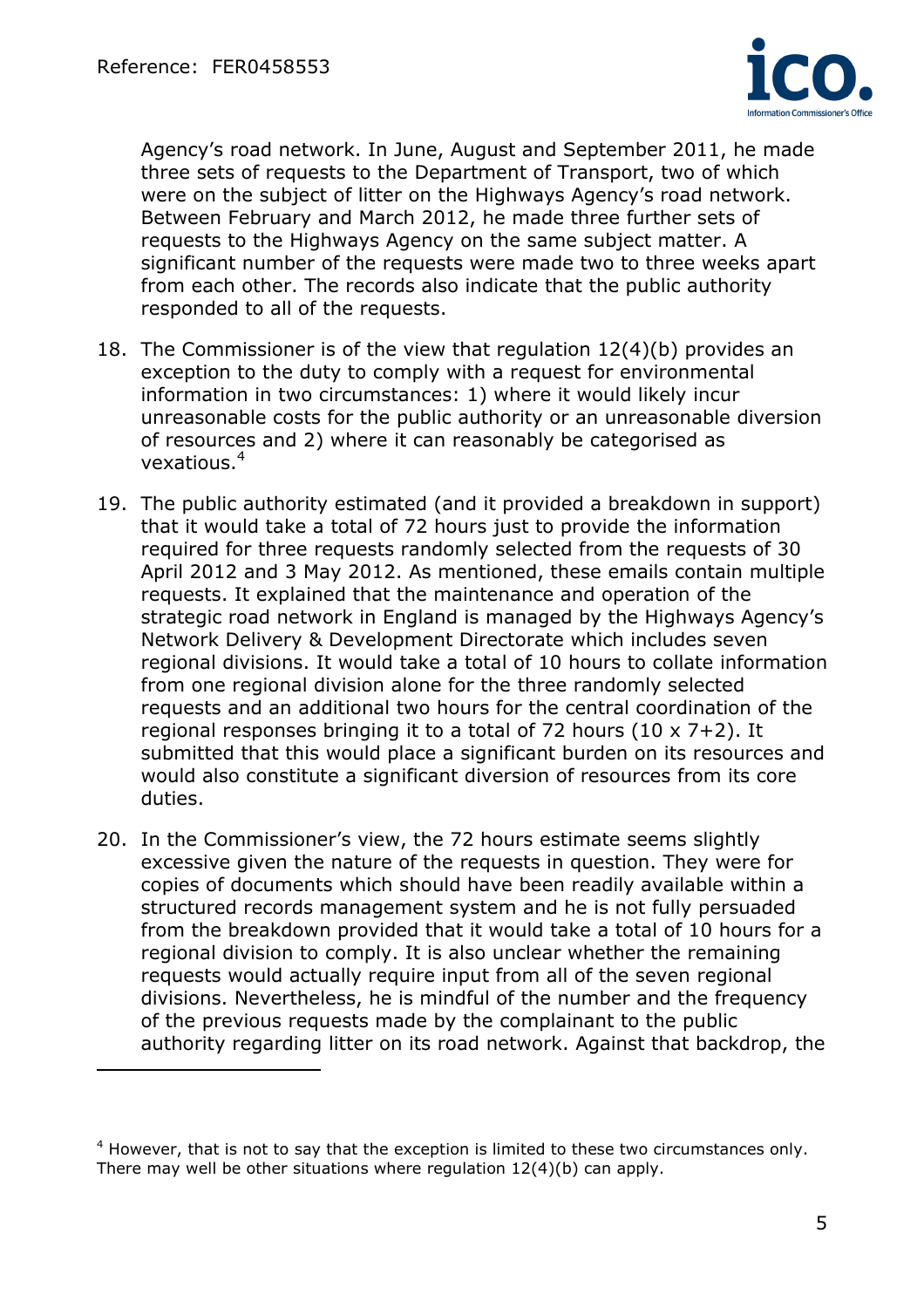

Commissioner is persuaded that complying with the requests at Annex A would continue a pattern of requests which has resulted in a significant diversion of the public authority's resources from its core functions. The fact the requests at Annex A were made within 3 weeks of each other would have further added to the burden on the public authority's resources had it complied with the requests.

- 21. The public authority also explained that a response relevant to the request of 16 May 2012 was provided to the complainant as part of ongoing litigation i.e. a litter abatement order he had sought against the public authority at Wycombe and Beaconsfield Magistrates' Court. The public authority was keen to stress that the response was not provided under the terms of the EIR. In other words, by responding, it had not inadvertently waived its entitlement to rely on regulation 12(4)(b) with respect to this request. The Commissioner is satisfied that the response to the complainant as part of the ongoing litigation was not made under the terms of the EIR.
- 22. One of the factors the Commissioner considers in determining whether a request is vexatious is whether the request can fairly be characterised as obsessive, taking into account its context and history. As mentioned, the public authority is of the view that the volume and frequency of the requests at Annex A could be fairly characterised as obsessive. It also argued that in light of the history of the requests he has already made on the subject matter, responding to the requests would have likely led to further requests from the complainant.
- 23. The Commissioner accepts that the complainant's requests relate to a serious purpose which is to keep the public authority's road network free of litter. He accepts that the requests are not motivated by a desire to cause a nuisance and from all the evidence he has seen, the complainant's persistence had a positive outcome on the cleanliness of the road network. However, a point comes when the volume and frequency of requests go beyond the reasonable pursuit of information and beyond persistence. It is clear from the evidence the complainant himself has provided that the public authority responded to his campaign by taking steps to ensure that the road network remains free of litter. As mentioned, the complainant also sought a litter abatement order against the public authority in relation to the M40. The Magistrates' Court found in favour of the public authority.
- 24. In the Commissioner's opinion, the volume and frequency of the requests at Annex A is demonstrable evidence of requests that have gone beyond the reasonable pursuit of information and beyond persistence. This is in view of the number of previous requests the complainant had already made on the subject; the fact that the Magistrates' Court did not uphold his application for a litter abatement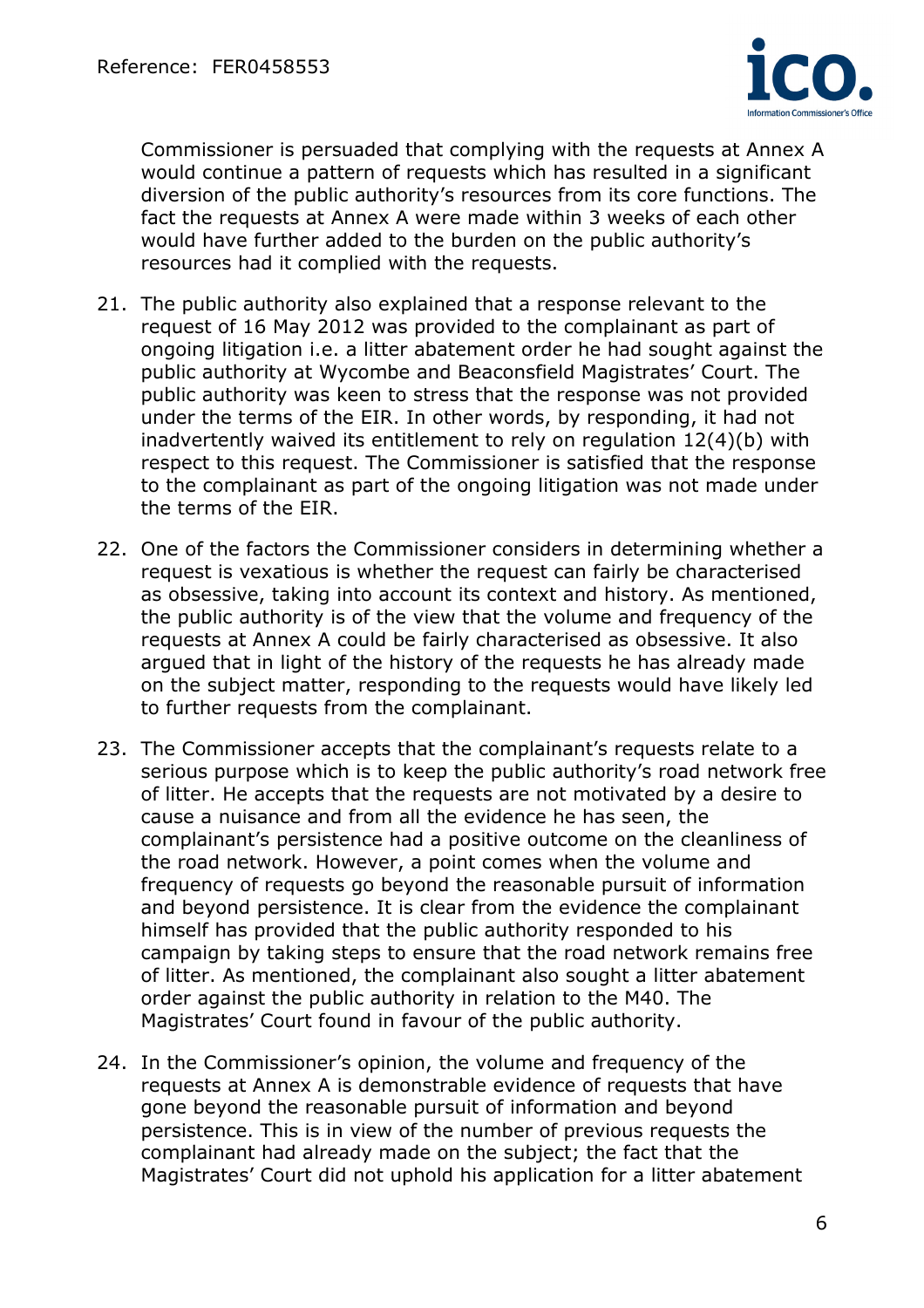

order; and in light of the steps the public authority was taking to address the matter, steps which the complainant himself acknowledged. He therefore finds that the requests can be fairly characterised as obsessive.

25. The circumstances of this case do not represent a gross or flagrant example of vexatious requests in the Commissioner's view. Nevertheless, the significant amount of resources already expended on responding to the complainant's requests cannot be ignored. The Commissioner's view in light of the circumstances of this case is succinctly summed up in a statement by the Information Tribunal (the Tribunal) in relation to the application of section 14 FOIA (vexatious requests) which the Commissioner believes equally applies in this case. According to the Tribunal:

'Inherent in the policy behind section 14 (1) is the idea of proportionality. There must be an appropriate relationship between such matters as the information sought, the purpose of the request and the time and other resources that would be needed to provide it.'<sup>5</sup>

- 26. In considering the time and resources needed to respond to a request, it must be judged against the backdrop of what preceded it and it is in that sense that the context and history of the requests is especially relevant in the circumstances of this case.
- 27. In view of the above, the Commissioner finds that the requests at Annex A are manifestly unreasonable and the public authority was therefore entitled to engage the exception at regulation 12(4)(b).

## Public Interest Test

 $\overline{a}$ 

- 28. As mentioned, regulation 12(4)(b) is subject to a public interest test. The Commissioner must therefore also consider whether in all the circumstances of the case, the public interest in maintaining the exception outweighed the public interest in complying with the requests at Annex A.
- 29. To assist the Commissioner in considering where the balance of the public interest lies, the public authority helpfully provided sample copies of documents relevant to the requests of 25 April, 30 April and 3 May. It provided a copy of correspondence relevant to the request of 25 April, a sample audit report relevant to the requests of 30 April and a copy of

<sup>5</sup> Wise v IC [GIA/1871/2011] at Paragraph 10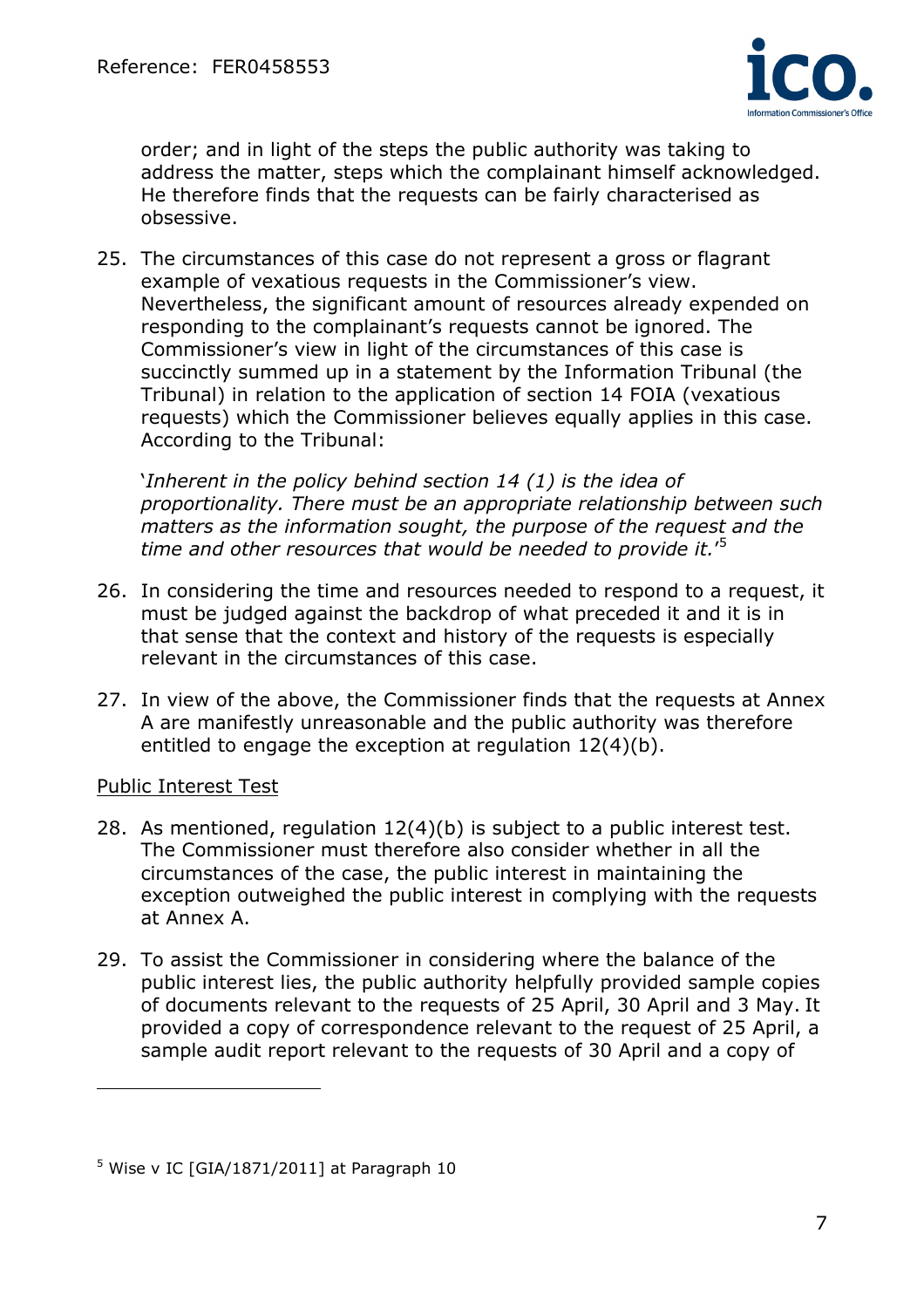

correspondence relevant to the requests of 3 May. The Commissioner does not consider that the provision of these documents undermines the public authority's arguments regarding the application of regulation 12(4)(b) in the circumstances of this case.

- 30. In favour of disclosure, the public authority acknowledged that given its legal obligation to comply with the Environmental Protection Act 1990, there is a public interest in disclosing information (as in this case) that demonstrates it is meeting its obligations.
- 31. It also acknowledged that there is a public interest in accessing information on the performance of service providers in relation to their contractual obligations in relation to litter clearance and how the Highways Agency monitors that performance.
- 32. In favour of maintaining the exception, the public authority strongly argued that it was not in the public interest to divert further resources to address requests from the complainant on the same subject matter. It explained that it had already published information and statistics on litter and had provided information related to its service contracts. It also intends to launch a dedicated litter page on its website. It was therefore not in the public interest to divert resources for one individual when it could provide information to all in an open and transparent way.
- 33. Given the strong likelihood that responding to the requests at Annex A would have led to further requests from the complainant, the public authority also strongly submitted that it is not in the public interest to dedicate its resources to an issue which it was already addressing by ongoing monitoring and assessment of the performance of its service providers.
- 34. The Commissioner recognises the public interest in ensuring that the public authority's road network is kept clear of litter and refuse, not least for health and safety reasons. He is satisfied from the sample documents provided that the information requested would likely contribute to discussions as to whether the public authority is meeting its obligations. However, he is persuaded that there is a strong public interest in not diverting significant resources from the public authority's core functions to comply with the complainant's requests. He is mindful of the fact that the public authority is taking steps to address the concerns raised by complainant and is determined to be more transparent in the dissemination of information to the public regarding the clear up of litter on its road network.
- 35. In view of the above, the Commissioner finds that, on balance, in all the circumstances of the case, the public interest in maintaining the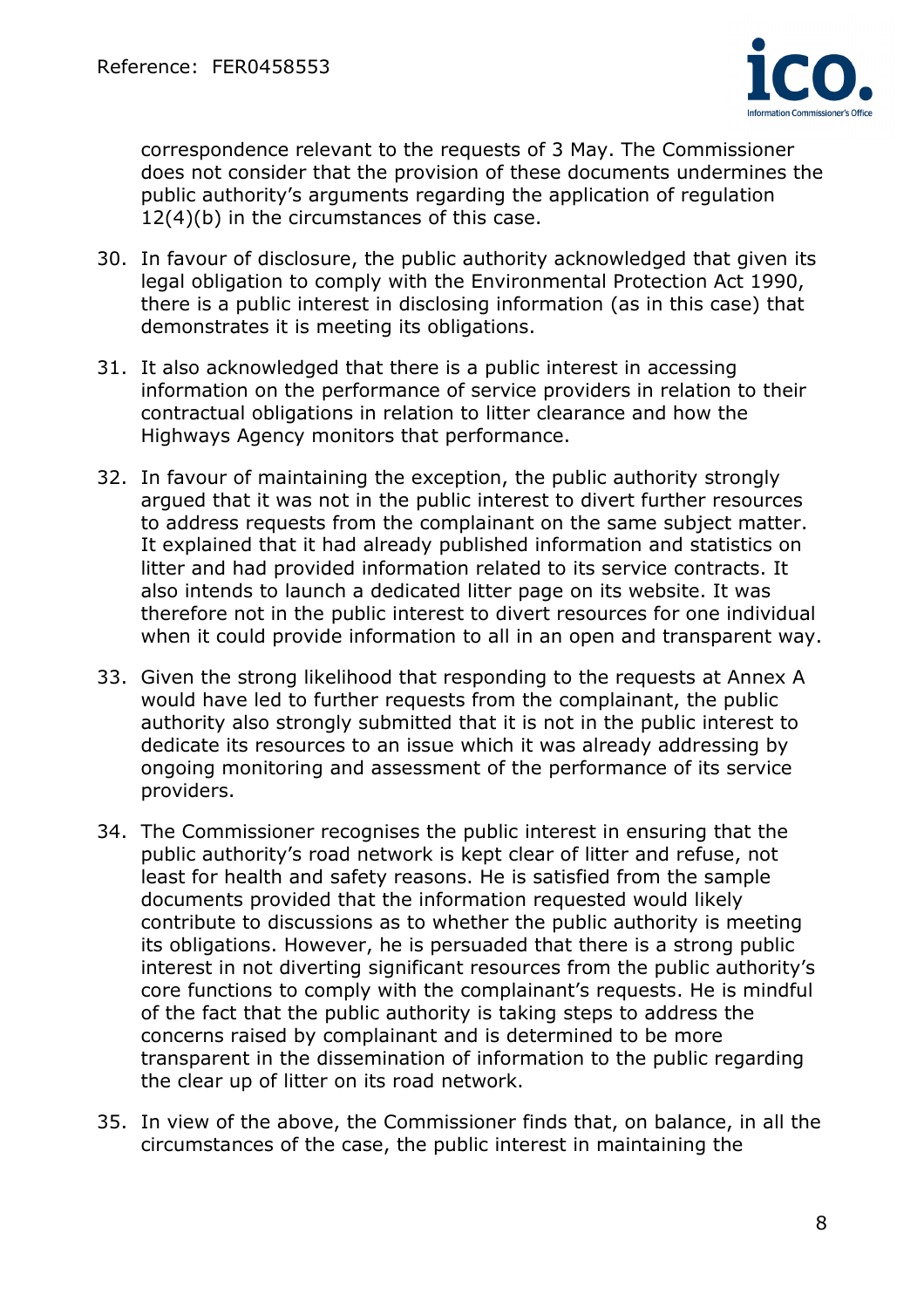

exception at regulation 12(4)(b) outweighed the public interest in disclosure.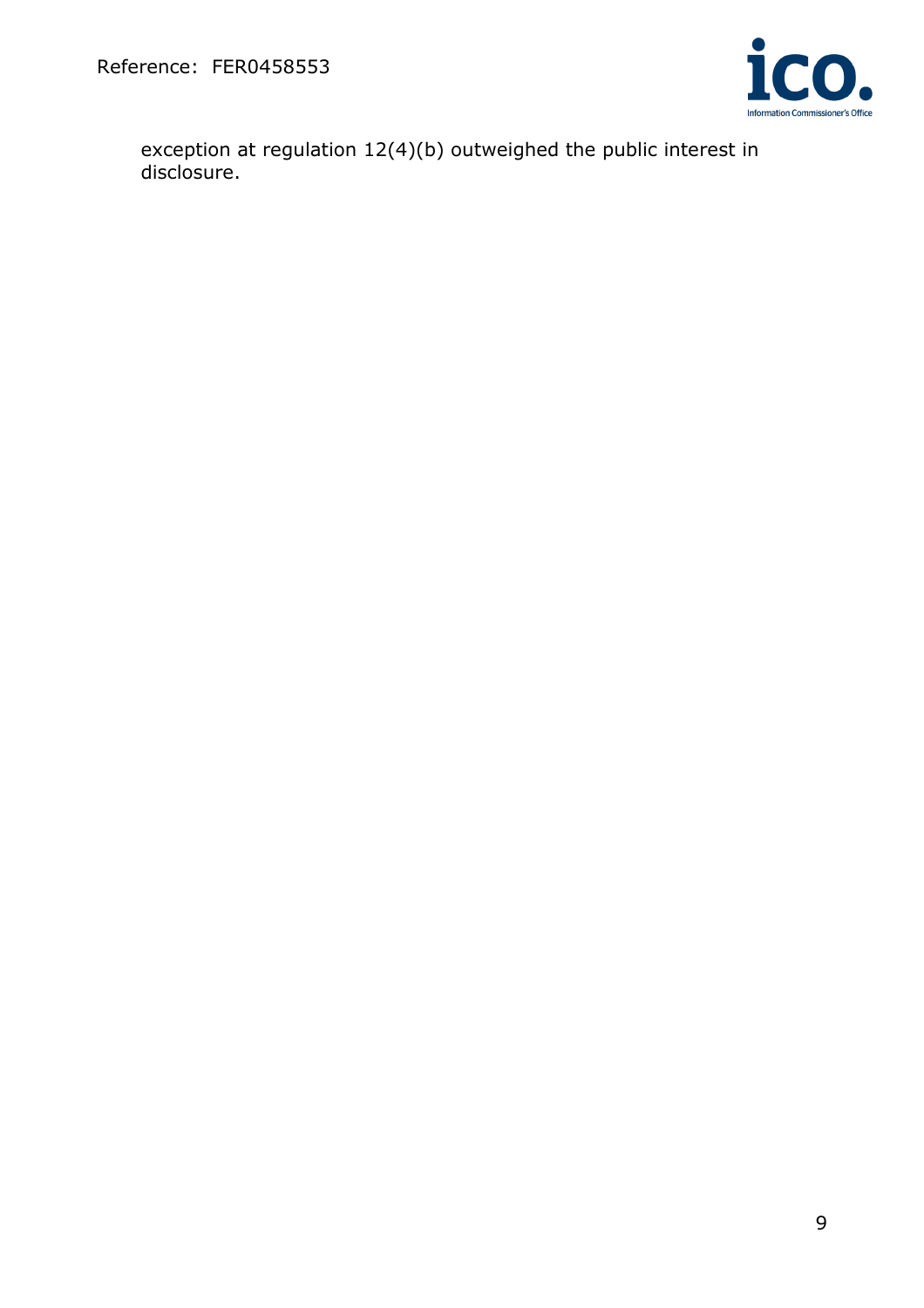

# Right of appeal

36. Either party has the right to appeal against this decision notice to the First-tier Tribunal (Information Rights). Information about the appeals process may be obtained from:

> First-tier Tribunal (Information Rights) GRC & GRP Tribunals, PO Box 9300, LEICESTER, LE1 8DJ

Tel: 0300 1234504 Fax: 0116 249 4253 Email: informationtribunal@hmcts.gsi.gov.uk Website: www.justice.gov.uk/guidance/courts-andtribunals/tribunals/information-rights/index.htm

- 37. If you wish to appeal against a decision notice, you can obtain information on how to appeal along with the relevant forms from the Information Tribunal website.
- 38. Any Notice of Appeal should be served on the Tribunal within 28 (calendar) days of the date on which this decision notice is sent.

Signed ………………………………………………

Alexander Ganotis Group Manager – Complaints Resolution Information Commissioner's Office Wycliffe House Water Lane Wilmslow Cheshire SK9 5AF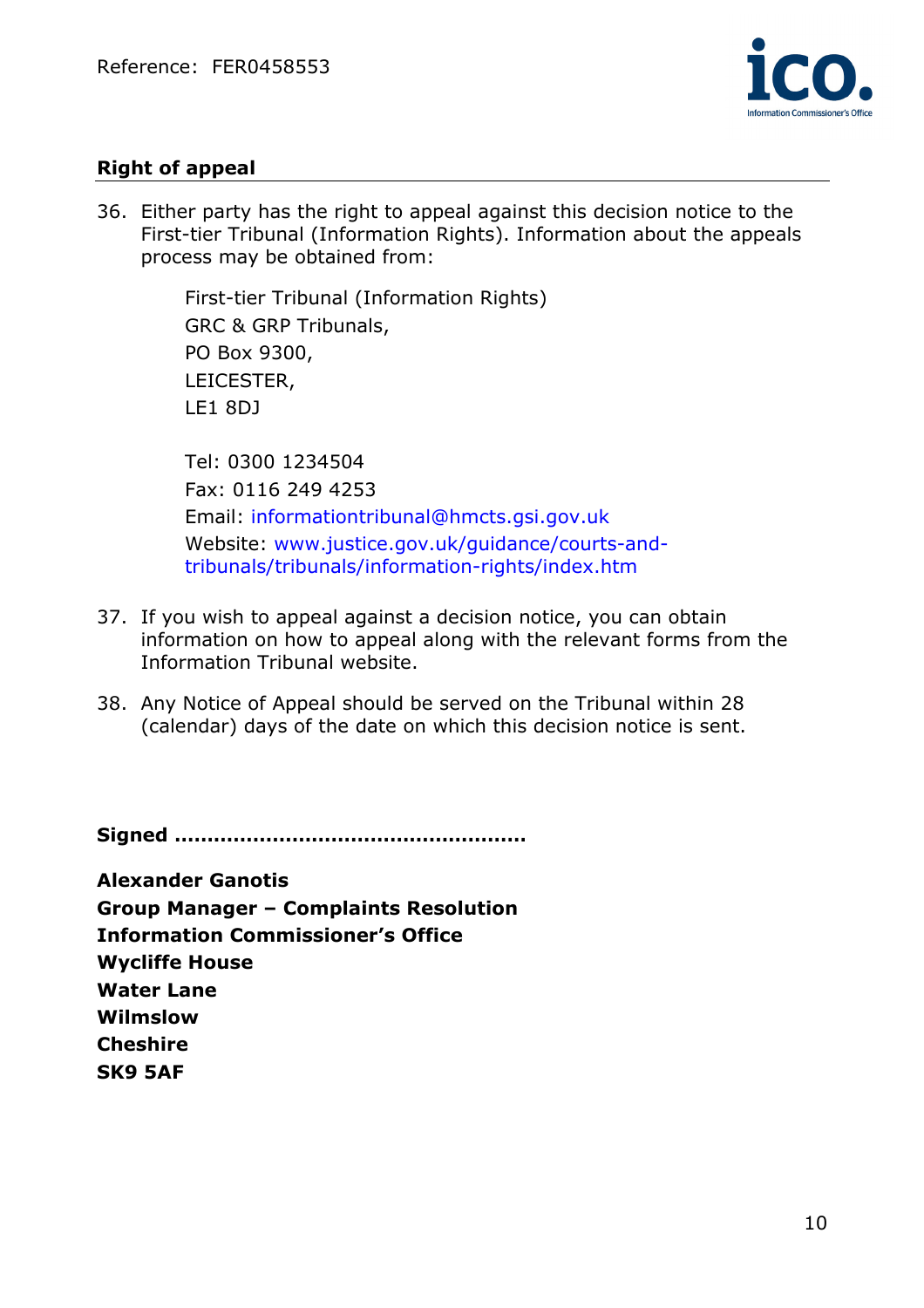# Annex A



#### Requests

#### 25 April 2012

'I have received a letter from Lord Taylor of Holbeach It can be seen at:

www.cleanhighways.co.uk/wp-content/uploa...

He refers to the Highways Agency taking reasonable steps to keep their network free from litter and then says that "They have also recently reminded their Service Providers of their contractual responsibilities on this issue.

No doubt this was based on information provided to him by the Agency and you will therefore know what he is referring to. I assume recently means within the last 12 months.

Can you please let me have copies of the communications with each service provider (i.e. reminding them of their contractual responsibilities with regard to litter) that he was referring to.'

#### 30 April 2012

'Please refer to this parliamentary about the cost of clearing litter from the Highways Agency's network

http:www.theyworkforyou.com/wrans/?id=

Please let me have:

1. A copy of the calculation which formed the basis of the estimate of  $E40$ per sack and £9.6 million.

2. A copy of the last 4 monthly audits of environmental amenity referred to.

3. The last such audit performed which includes junction 1 of the M40.

3 May 2012

Could you please send me copies of:

1. The last 4 communications between the Highways Agency and the relevant local authority directing the latter's attention to the littered state of, and/or the need to clean, that part of the A31 in Dorset which is part of your network.